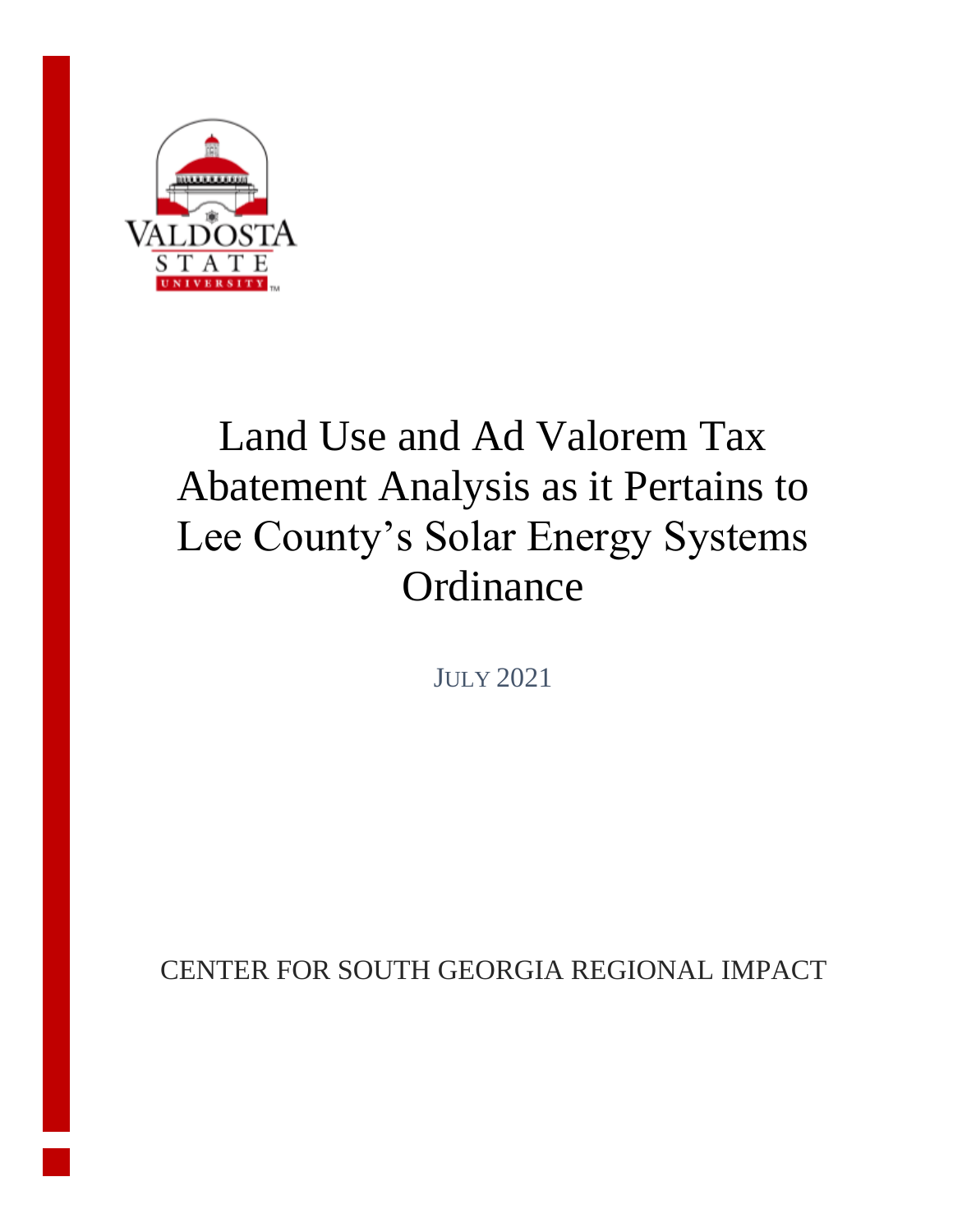#### Acknowledgments

This report was prepared by the Center for South Georgia Regional Impact at Valdosta State University in coordination with the Public Administration program. The report was the effort of Keith Lee, Ph.D., Charles Nathan Willingham, MPA, AICP, Mario Carreno, MBA, Sean Doerr, MPA, and Darrell Moore.

The authors are responsible for any errors or omissions.

Comments about this report can be sent to Dr. Keith Lee, 2301 West Hall, Valdosta State University, Valdosta, GA 31698; telephone 229.253.2874; or email keilee@valdosta.edu.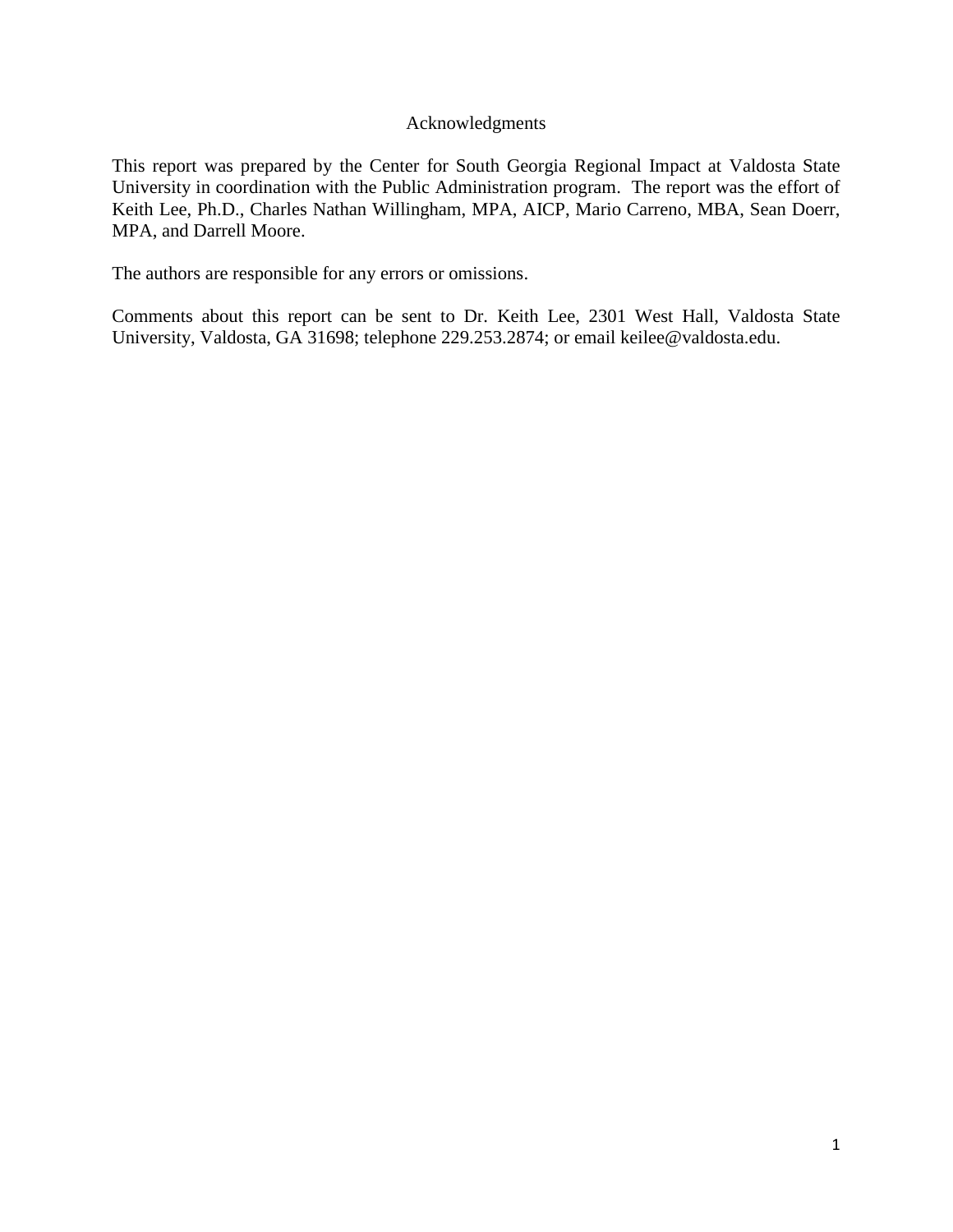# **Fiscal Impact of Large-Scale Solar Energy Systems (SES)**

#### **1. Executive Summary**

Lee County is in the heart of Southwest Georgia and is a rapidly growing community attracting young families to the excellent school system, while providing a moderate climate and beautiful landscape interspersed with creeks, lakes, plantations, and traditional rural character. The southern portion of the county supports most of the residential, commercial, and industrial development. The City of Leesburg is home to the school system and governmental buildings and serves as the county seat. Lee County is dedicated to encouraging a healthy mix of land uses while protecting and preserving prime agricultural areas for continued agricultural and agriculturally oriented uses. The intent is to preserve the open character of the area and protect the business of agriculture. The northern portion of the county is predominantly zoned AG-1 (Active Agriculture District) and supports productive farm operations. Natural resources and abundant wildlife offer recreational opportunities and scenic corridors to this important area. Quality, well-planned growth and the provision of community services is important, and the county strives to ensure a balance of revenue and expenditures.

In January 2020, a Solar Energy Systems (SES) Ordinance [\(Chapter 70, Article XXI\)](https://library.municode.com/ga/lee_county/codes/code_of_ordinances?nodeId=PTIICOOR_CH70ZO_ARTXXISOENSY) was adopted by the county, and provides for the siting, construction, installation and decommissioning, general and specific requirements of any new SES facility, to be constructed and operated in the AG-1 zone, within the unincorporated area of Lee County. Numerous formal and informal inquiries regarding intermediate and large-scale solar energy system facilities have been received within the recent past.

The Board of Commissioners is concerned about the potential of substantial loss of existing agricultural land and farming operations within the county due to large scale solar energy system construction and operation. Certain proposals include requests for ad valorem tax abatements to finance construction of such solar facilities. It is not clear to the Board of Commissioners whether such proposed ad valorem tax abatements for the personal property of the solar array installed for the large-scale SES facilities have a positive or negative long-term effect on the county's ad valorem tax revenue.

On January 26, 2021, a Moratorium was declared upon the issuance of a conditional use permit for any large-scale SES facility through August 1, 2021. During this time, Lee County commissioned Valdosta State University to complete a careful and deliberate study of the shortterm and long-term effects of financing the construction of SES facilities in Lee County through the use of revenue bonds and the use of long-term personal property ad valorem tax abatements to convince such large scale SES facilities to locate in Lee County, as well as the effect of such personal property tax abatements upon the ad valorem tax revenues of Lee County.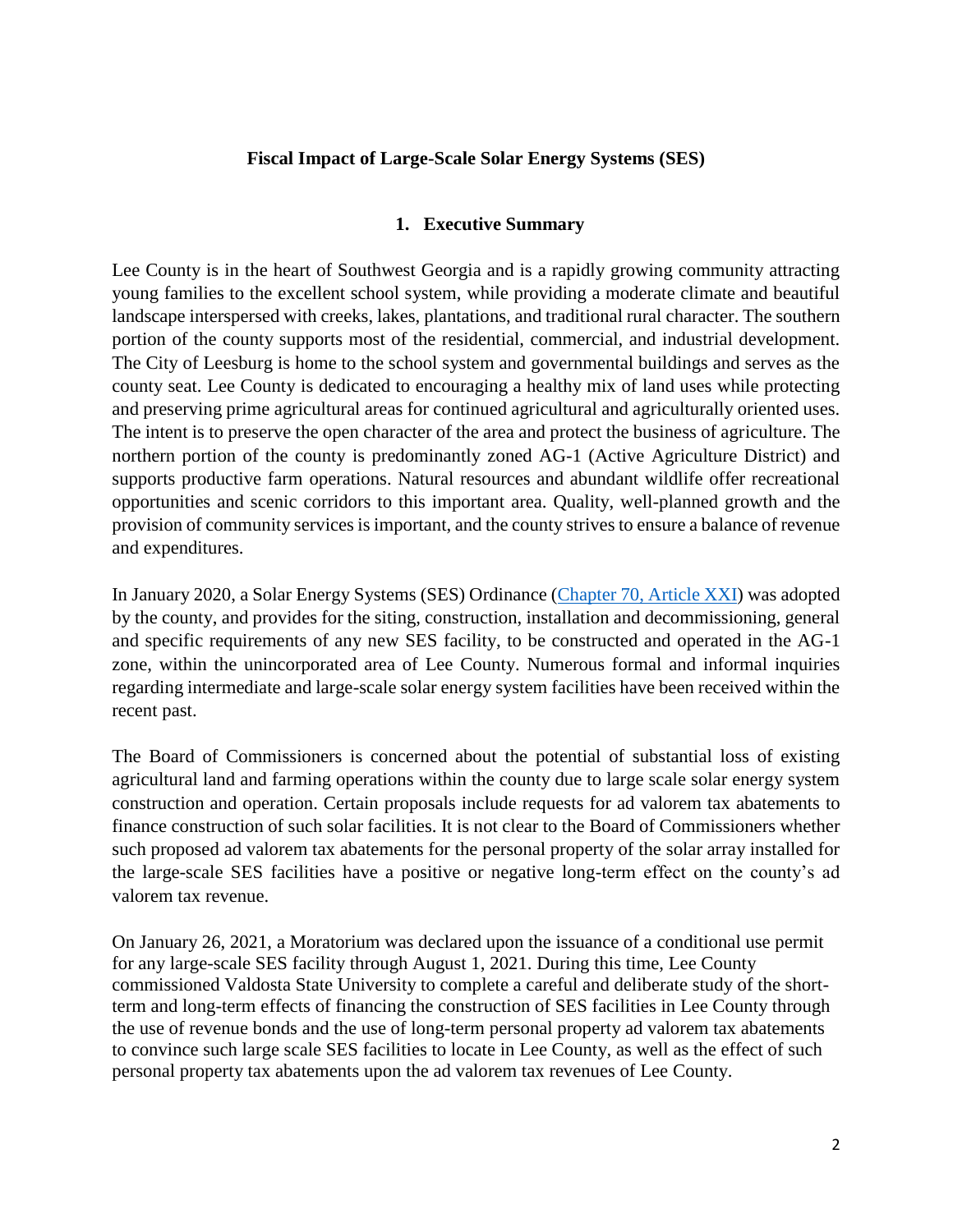This report contains the results of this study. The impact of SES facilities was assessed in terms of two categories, fiscal impacts to county revenue sources and environmental impacts to land and property. The former category includes effects of using revenue bonds to incentivize SES development in Lee County, which produce positive fiscal impacts for the county. The latter category, however, includes impacts on agricultural land, viewshed and aesthetics, which can be negative when SES uses are inappropriately sited.

The final authority to zone land to permit SES uses and to allow or disallow the use of public financing incentives falls to the Lee County Board of Commissioners. The Board of Commissioners should adopt policies that encourage an appropriate mix of land uses, which preserve the aesthetics and character of Lee County, avoid adjacent developments that are incompatible with one another, preserve prime farmland and agricultural capacity, and promote sound fiscal policies for the county. To that end, the study's recommendation are as follows:

- Abatements and Incentives:
	- o Large scale solar has fiscal benefits that offset environmental costs, when properly sited. Fiscal return to taxpayers of Lee County must be offset by concerns over loss of prime farmland, agricultural conversion, and incompatibility with adjacent land uses
	- o By Board policy, subject to review and revision as circumstances surrounding bond costs change, limit abatements and incentives to large scale facilities that involve investments greater than \$25 million (approx. 25 MW capacity and larger under present conditions). Projects smaller than about \$3 million (3 MW) will not support bonding costs. Projects between \$3M and \$25M have a land area of about 100 acres or smaller, and incentives for these will encourage their placement near developed property.
	- o 25 MW and larger projects should be eligible for a 25-year ad valorem tax abatement of 50% for each year for a 25-year term for personal property and equipment only. Real property and other improvements not related to SES should be taxed at current assessment and rate.
- Land Use and Zoning:
	- o The current practice of permitting SES uses as conditional uses is appropriate and should continue, with strict enforcement of special provisions for stormwater management, screening, lighting, tree removal, decommissioning, setbacks, visual buffer, and signage. In addition, add site suitability analysis to the conditional use permit, requiring a description of the impacts to soils, particularly prime farmland and farmland of statewide significance, effort to locate away from prime agricultural land, accessibility of transmission infrastructure at the site and generally in the county, special rationale for location decisions that may be related to watershed management and aquifers, and the use of equipment and site preparation practices designed to minimize soil disturbance, and efforts to maintain compatible mixes of agricultural uses at the site of the SES. These evaluation criteria will assist the County to maintain the intent of the AG-1 district by requiring non-agricultural uses to justify locating in AG-1 the district.
	- o Revise language of SES Ordinance provisions found at [Chapter 70, Article I,](https://library.municode.com/ga/lee_county/codes/code_of_ordinances?nodeId=PTIICOOR_CH70ZO_ARTIIN_S70-6DE)  [Section 70-6](https://library.municode.com/ga/lee_county/codes/code_of_ordinances?nodeId=PTIICOOR_CH70ZO_ARTIIN_S70-6DE) to eliminate overlapping acreage requirements for small,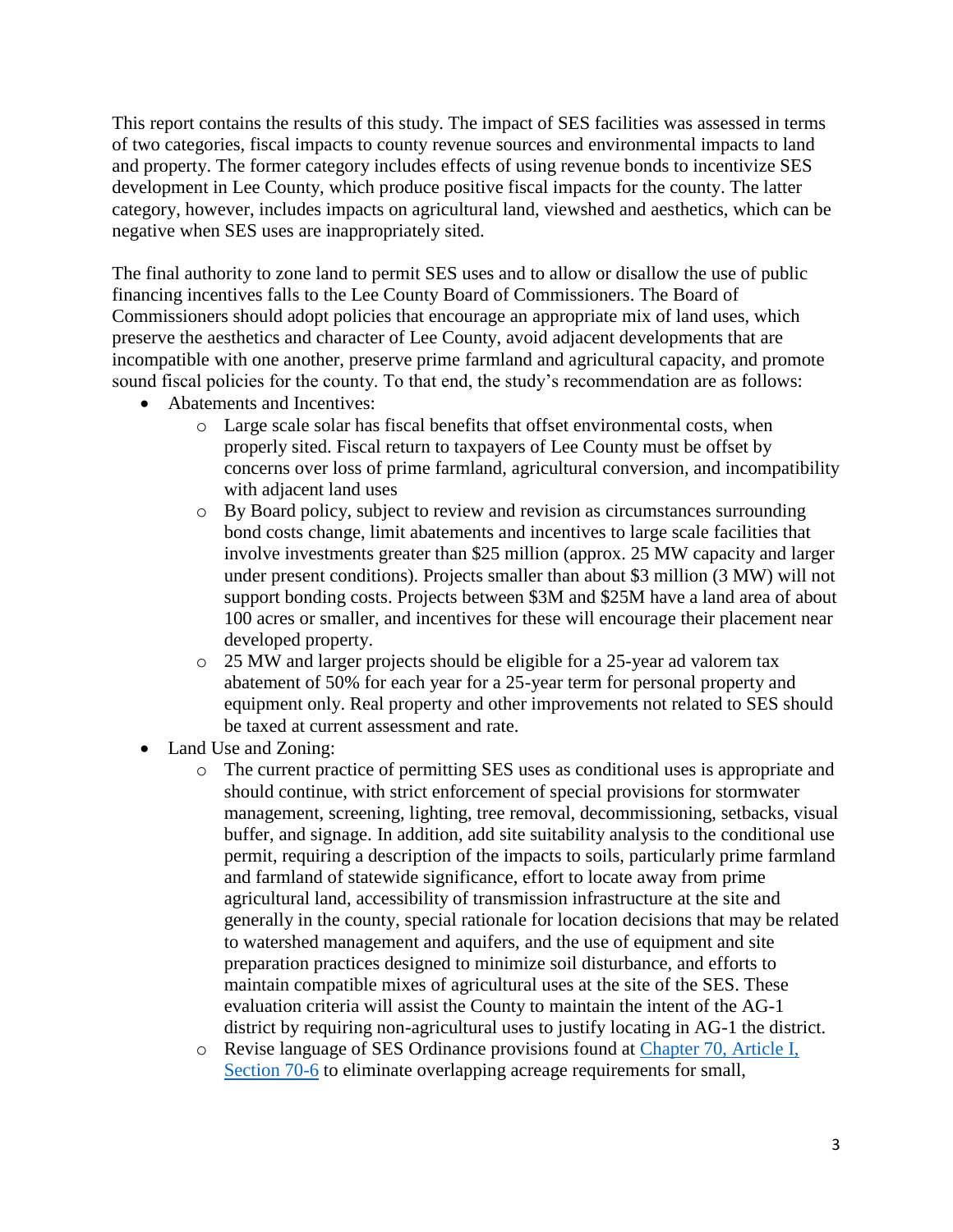intermediate, and large-scale SES; categories should be exhaustive and exclusive, e.g. less than 5 acres; 5 to 50 acres; over 50 acres, to prevent confusion.

### **Fiscal Analysis**

l

Most SES projects will be located on property in current agricultural use and subject to Georgia's Conservation Land Use Valuation (CUVA) program, which sets values for agricultural and timberland at fixed rates, by region, based on soil quality. There are nine soil classes for the CUVA program, divided between agricultural (A1-A9) and timberland (T1-T9), with different values based on soil productivity and location within regions across the State of Georgia<sup>1</sup>. Lee County is in Region  $7^2$ , with land valuation for each soil productivity class shown in Table 1.

| Soil Productivity | <b>Land Values</b> |                          |  |  |
|-------------------|--------------------|--------------------------|--|--|
| Class             | Timberland         | <b>Agricultural Land</b> |  |  |
|                   | \$819              | \$1,128                  |  |  |
| 2                 | \$745              | \$1,022                  |  |  |
| 3                 | \$679              | \$908                    |  |  |
|                   | \$609              | \$790                    |  |  |
| 5                 | \$537              | \$677                    |  |  |
| 6                 | \$469              | \$567                    |  |  |
|                   | \$400              | \$438                    |  |  |
|                   | \$328              | \$332                    |  |  |
|                   | \$259              | \$224                    |  |  |

# **Table 1: 2021 CUVA land values by land type and soil productivity class**

The value of the CUVA is important because SES projects convert property from agricultural or timberland eligible for reduced land valuation for taxation purposes to commercial use that is ineligible for reduced valuation. Against an average land value of \$2,000 per acre, for example, 1000 acres of A5 land pays approximately \$19,369 less in property taxes.

# **Table 2: CUVA Tax Comparison for A5 Land (example)**

| Millage Rate | <b>Assessed Value</b> | Number of | Assessment Rate   Property Tax |             |
|--------------|-----------------------|-----------|--------------------------------|-------------|
|              | per Acre              | Acres     |                                |             |
| 33.098       | \$2,000               | 1000      | 40%                            | \$26,478.40 |
| 33.098       | \$537                 | 1000      | 40%                            | \$7,109.45  |

<sup>1</sup> https://www.warnell.uga.edu/sites/default/files/publications/WSFNR-21-37C\_Li.pdf

<sup>&</sup>lt;sup>2</sup> Rules of Department of Revenue Local Government Services Division, Chapter 560-11-6 Conservation Use Property, available https://dor.georgia.gov/local-government-services/digest-compliance-section/conservationuse-land-values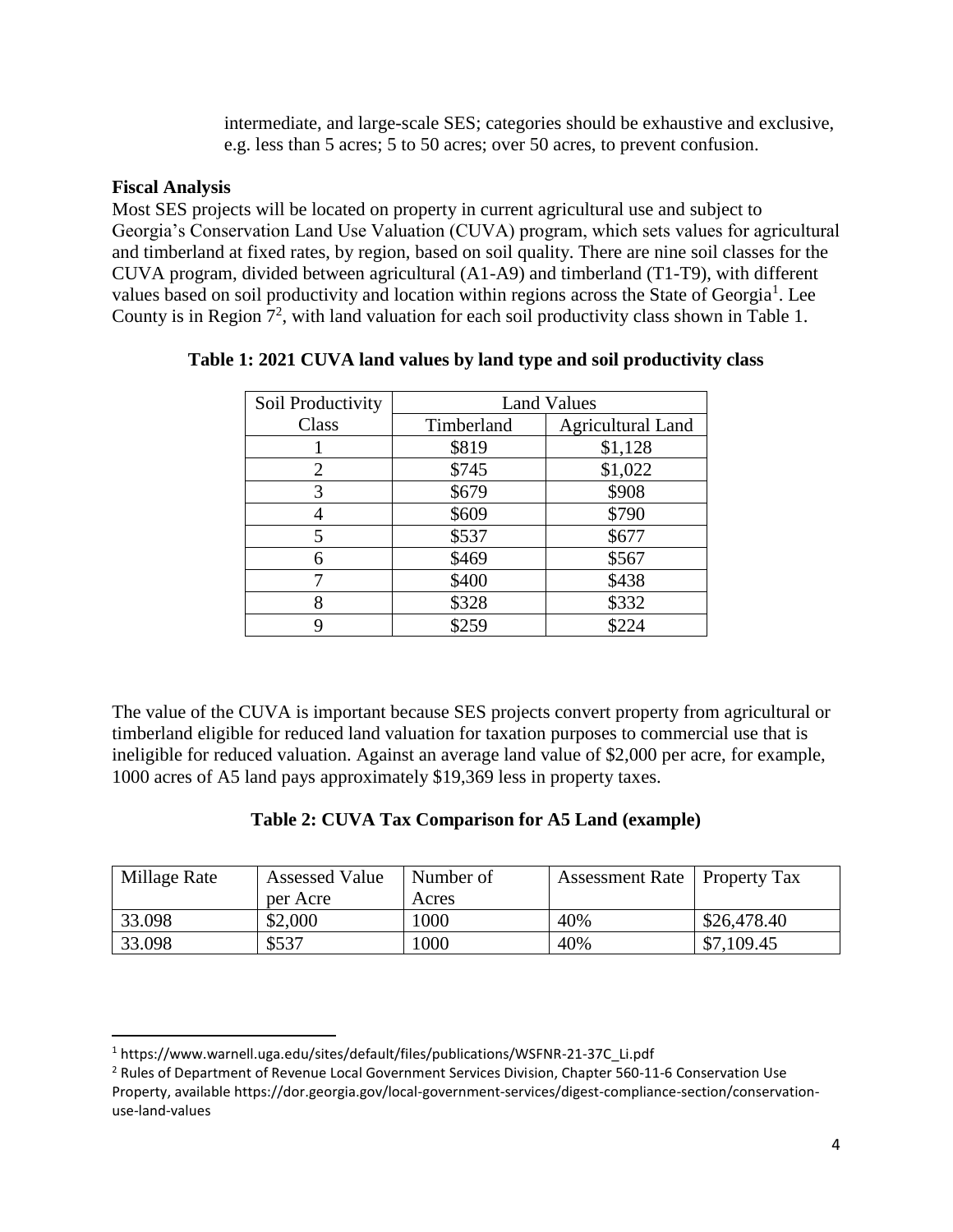When property is removed from the CUVA before the expiration of 10 years, there is a penalty assessed that can equal up to twice the cumulative tax savings, plus interest<sup>3</sup>. In SES conversions, the project's sponsor is responsible for penalties.

Landowners receive rental payments for property leased for SES use. Agreements may specify a lease payment to the owner, which can provide passive income for agricultural land converted to SES use. Lease payments of \$600 per acre per year are not uncommon<sup>4</sup>; therefore, owners have quite an incentive to pursue SES where conditions are accommodating.

# **Bond Financing**

Bond financing is a way for development authorities in Georgia to provide tax exemption to economic development projects. By issuing a bond, the proceeds of which are transferred to the project owner in exchange for equity in the project, the project receives the tax-exempt status of the public entity purchasing these rights. The purchase is accompanied by a memorandum of agreement (MOA) setting out other terms and conditions of the tax exemption and purchase, typically including a payment in lieu of taxes (PILOT) from the project owner that is sufficient to cover the costs of debt service and recover a portion of the property tax that would have been paid otherwise under sole, private ownership. The PILOT amount, which is less than usual property taxes, acts as an abatement of a portion of usual property taxes. The project MOA will also include provisions regarding the return of the public stake in ownership to the project owner at the end of the project agreement's term, which can be 10 years or longer. Project MOAs can be structured to provide incentives to economic development projects, enticing these to locate in one location instead of another. Development authorities have tremendous flexibility when negotiating MOAs and can structure them to provide benefits in addition to PILOT payments, such as education funding and frontloaded payments that act as a quick cash advance.

Bond financing has become a common tool for SES projects located in rural parts of Georgia. Generally, rural areas lack workforce and infrastructure to support traditional economic development efforts targeted toward business attraction, thus the use of incentives to attract SES projects can add substantially to the tax digest of a county. Georgia Power's power purchase agreements, for example, are typically in the 40-50 MW range, with terms of 20-25 years, but projects can range upward to 250 MW facilities. Current project costs for SES are around \$1 million per megawatt of solar power production. The addition of \$40-\$250 million in additional taxable personal property can be attractive, fiscally, to local governments.

As part of this study, county revenues were estimated at different incentive levels and across different project sizes from \$5 million to \$250 million. The results, partially summarized in Appendix A and Appendix B, indicate significant fiscal advantages to SES projects even at relatively low levels of subsidy. Additionally, the level of services required for SES projects is lower than service requirements for agriculture and forestry since water consumption and transportation requirements are less. Naturally, fiscal advantages must be balanced against other cost considerations as well as environmental impacts.

 $\overline{a}$ 

<sup>3</sup> https://www.gfb.org/media-and-publications/georgianeighbors.cms/post/27/8%20Things%20To%20Know%20About%20CUVA

<sup>4</sup> SES developer/landowner interviewed.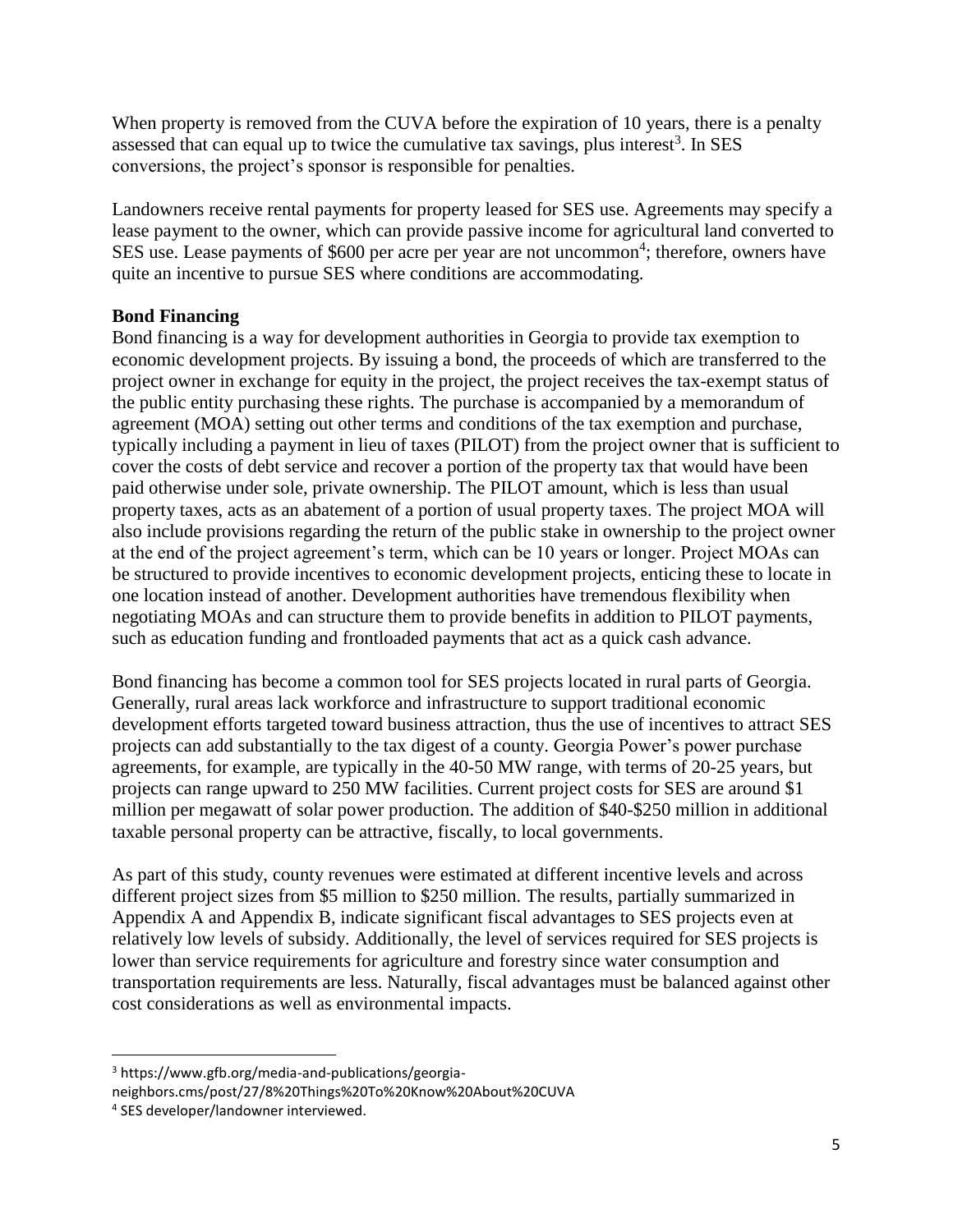# **Environmental Analysis:**

Siting decisions drive environmental impacts. SES development tends to be found on relatively flat and open land with maximum direct sunlight exposure. Clearing and grubbing, grading, and other land disturbance activities increase the cost of site preparation, therefore, existing open lands are preferable to forested lands for SES development. Property near transmission infrastructure is also preferred due to the cost of new grid access points and high voltage transmission lines. As a result of these siting factors, farmland is often the most attractive for SES development. SES are likely to produce less contaminated runoff, use less water, and generate less carbon emissions than agricultural uses, while reducing carbon emissions from other power alternatives. SES facilities have less impact on local transportation infrastructure since they require less heavy equipment or transportation after the initial period of construction. Noise is largely contained on site. SES that are improperly sited may require expensive transmission infrastructure to support, which can add additional impacts.

However, SES uses may impact the availability of farmland for agricultural production, wildland and wildlife habitat, including pollinator plant species, and may create light and glare that disturbs neighbors' use and enjoyment of property. As such, achieving a balanced mix of land uses requires guidance for determining the suitability of a site for locating SES and deciding whether and how to permit SES development. The Lee County Zoning Ordinance contains provisions to assist with this decision. In addition to these provisions, however, the following section provides recommendations for additional considerations that may be incorporated into SES permitting decisions.

Environmental impacts are mitigated chiefly through location decisions that are governed by local land use regulations. Site suitability is driven by the needs of the developer and balanced against the public interest in preserving rural agricultural lands. Proximity to transmission infrastructure is key to location decisions, and restrictions on the right to construct high voltage transmission lines or transfer stations will limit the expansion of SES facilities into unsuitable territory. Where SES are permitted, site specific impacts are mitigated by requiring development practices that reduce or eliminate impact on soils, plants, wildlife, and adjacent land uses.

# **Land Use Regulations**

The intent of the Lee County Zoning Ordinances' Agricultural District is to protect agricultural uses from threat or encroachment by other uses. Farmland, including especially those areas of prime farmland or farmland of statewide significance, is impossible to restore once destroyed. Lee County has abundant prime farmland or potential prime farmland in areas that can be protected from flooding. Within this district, the county permits SES development as a conditional use. There are no other zones in which SES development is allowed.

The alternative to a conditional use within the AG-1 district is to require SES development in another zoning district, by right or as a conditional use. Although Georgia has a "Right to Farm" law, it does not pre-empt local zoning authority, which means that designations other than AG-1 might struggle to accommodate SES systems alongside compatible agricultural activities (beekeeping, grazing, grass cultivation, etc.) that are not appropriate for other districts.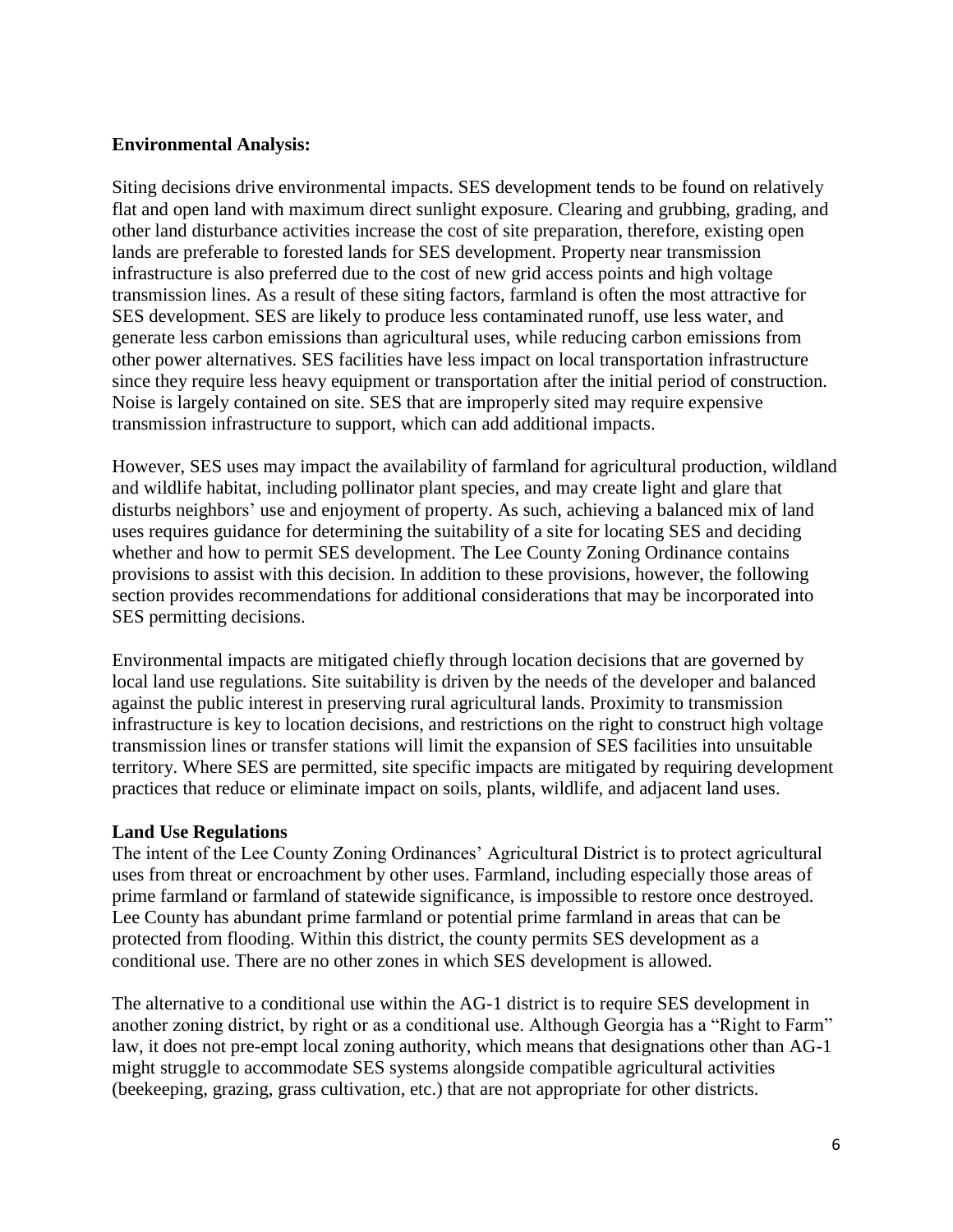Therefore, a by right or conditional use SES installation in another district, where rezoned to convert from AG-1, would likely have greater negative impacts than conditional use permitting in an AG-1 district.

In general, conditional uses can be difficult to decide without clear guidance. Use of dissimilar standards can open decisionmakers to charges of arbitrariness. As a baseline, comparison to other uses by means of triangulation can help to determine initial suitability. Triangulation helps eliminate some of the potential for arbitrariness in land use decisions. SES have less impact than some agricultural uses, most light and heavy manufacturing, and most commercial uses. If the answer to any of the following is affirmative, then SES is likely an appropriate use in this location:

- All things being equal, if utilities were in place, would it be appropriate for heavy industrial uses to establish in this location?
- All things being equal, if utilities were in place, would it be appropriate for light industrial use to establish in this location?
- All things being equal, if utilities were in place, would it be appropriate for commercial use to establish in this location?
- Would Concentrated Agricultural Feed Operation (CAFO) be permitted in this location to establish in this location?

Likewise, some uses are likely to be less compatible with locations that are appropriate for SES, so if the answer to the question below is affirmative then SES like likely NOT an appropriate use in this location:

- All things being equal, if utilities were in place, would it be appropriate for residential uses to establish in this location?
- Are there unique features that should be preserved against development at this location?

Once preliminary suitability has been established, questions regarding specific site conditions are necessary to determine whether the location is in fact suitable for SES development. The primary condition of concern in the AG-1 district is the presence of prime farmland, which covers a significant portion of the county's land area. While difficult, it is not impossible to establish disturbance standards that prevent excessive loss of prime farmland.

The State of Minnesota, for example, has prohibited electric power generation in areas of prime farmland, unless the area disturbs less than 0.5 acres per MW of production is permissible without a variance demonstrating that the requested SES would be impossible to build elsewhere.<sup>5</sup> Considerations for determining suitability, which is similar to that required in the AG-1 district in Lee County, include whether other nonprime farmland is available within a reasonable distance of transmission connections, the good faith effort described by applicants to find alternatives closer to transmission connections, descriptions of efforts to avoid other sensitive areas that may contribute to siting decisions. In some cases, siting an SES may be

<sup>5</sup> https://casetext.com/regulation/minnesota-administrative-rules/agency-138-public-utilitiescommission/chapter-7850-site-or-route-permit-power-plant-or-line/part-78504400-prohibited-sites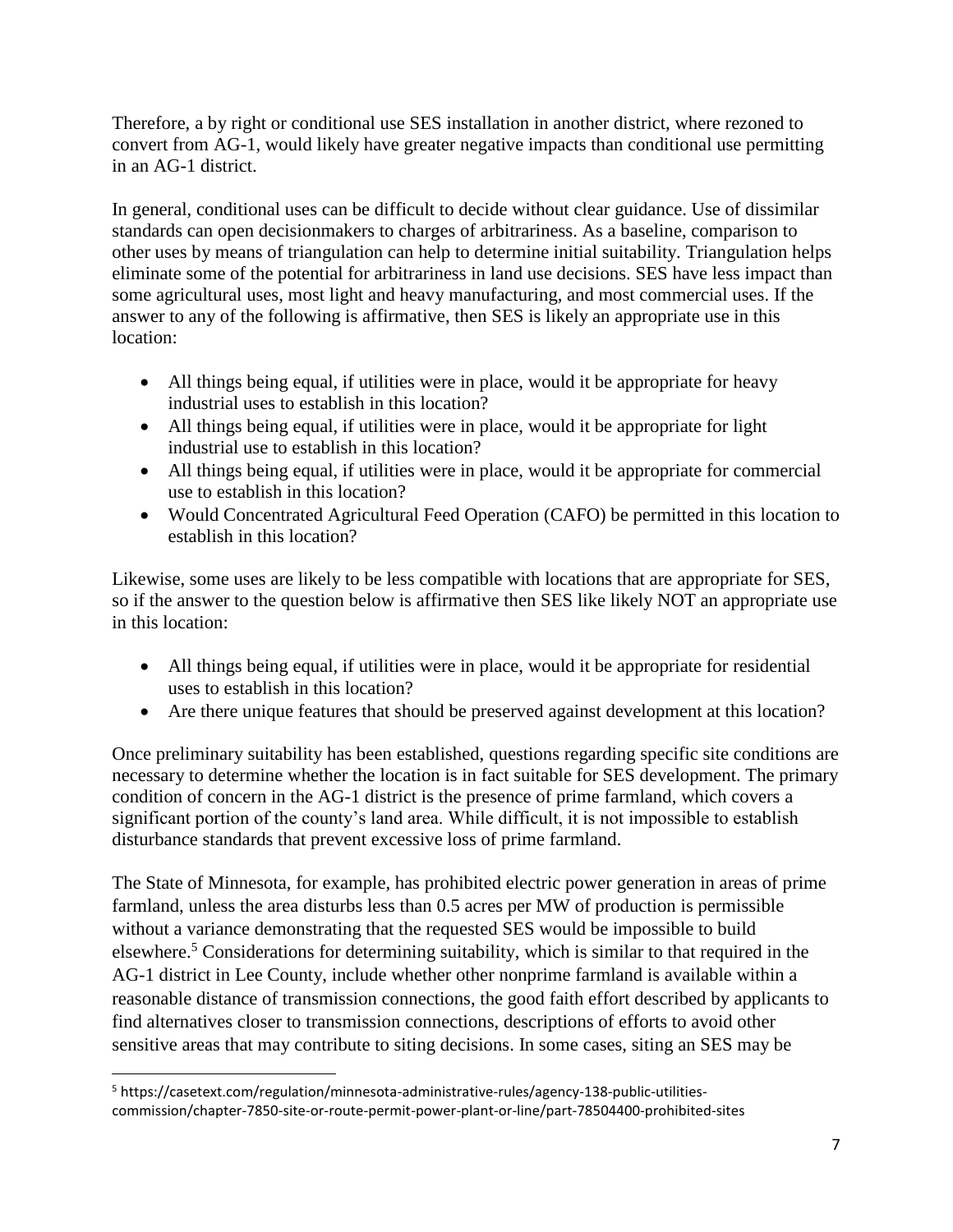preferable to other agricultural uses; for example, where wellhead protection or watershed management plans call for protective buffers to prevent runoff or nitrate infiltration. Other mitigating decision factors include efforts to protect land from disturbance through minimal grading plans and low impact development, efforts to preserve pollinator habitat, co-location with other agricultural uses such as grazing or foraging areas, and plantings that would stabilize soils left in place so as to protect them from erosion for the duration of SES usage.<sup>6</sup> Construction design can also impact soils. For example, ballast footers, which are broad platforms attached to the panels with ballast material (rocks) placed on holding trays to keep them in place. Understanding wind loads, slopes, and stability features of panels is critical for all footing types.<sup>7</sup>

Each of these considerations is an acceptable question to ask of SES developers during the permitting process. To ensure that locations are suitable for SES and that no farmland is unnecessarily lost, the SES developer has a responsibility to pursue a good faith effort to identify more suitable land nearer to transmission facilities and with less prime farmland. Where there are mitigating factors such as watershed protection, these may be taken into consideration as well. In cases where a site is judged to be suitable, plans for grading and for equipment at that location should be designed to limit site disturbance by using existing graded roads, ballast footers, and low impact site preparation. These steps will ensure that property is, first, suitable for SES and, second, all due diligence is taken to preserve valuable environmental features against permanent loss as a result of SES development.

<sup>6</sup> https://mn.gov/eera/web/doc/13929/

<sup>7</sup> https://dokument.pub/keeping-solar-panels-secure-on-unstable-ground-flipbook-pdf.html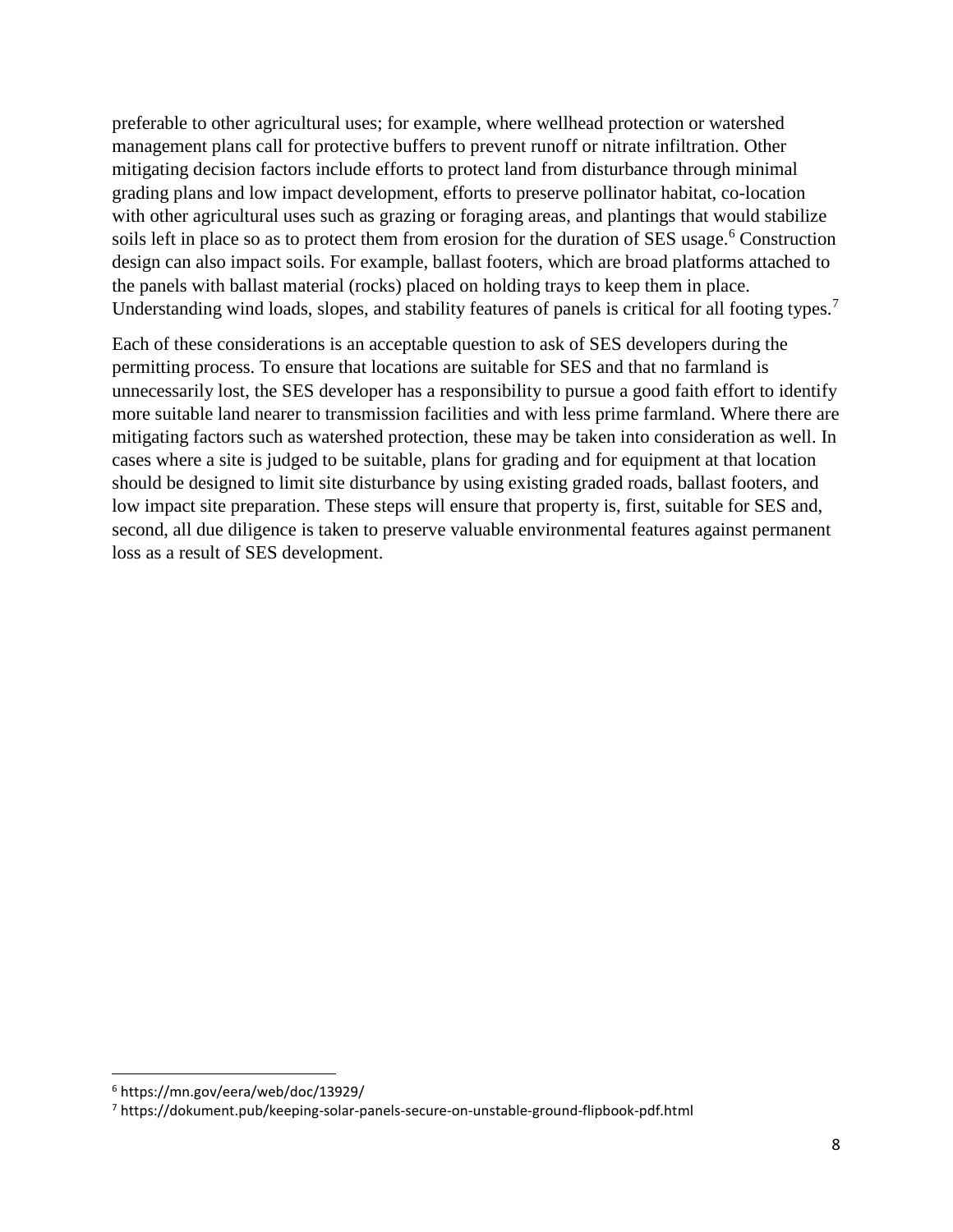Appendix A: Millage Rate = 33.098

|  | A1: Approximate Tax Revenue for a 25 MW SES Project |  |  |  |  |
|--|-----------------------------------------------------|--|--|--|--|
|  |                                                     |  |  |  |  |

|                 |     | <b>Total Taxable Base<sup>8</sup></b> | \$114,300,000.00           |
|-----------------|-----|---------------------------------------|----------------------------|
|                 | 20% | <b>Total Collected</b>                | $$3,026,481.\overline{12}$ |
|                 |     | <b>Average Annual Payment</b>         | \$121,059.24               |
|                 | 30% | <b>Total Collected</b>                | \$2,648,170.98             |
| Abatement Level |     | <b>Average Annual Payment</b>         | \$105,926.84               |
|                 | 50% | <b>Total Collected</b>                | \$1,891,550.70             |
|                 |     | <b>Average Annual Payment</b>         | \$75,662.03                |
|                 | 65% | <b>Total Collected</b>                | \$1,324,085.49             |
|                 |     | <b>Average Annual Payment</b>         | \$52,963.42                |
|                 | 80% | <b>Total Collected</b>                | \$756,620.28               |
|                 |     | <b>Average Annual Payment</b>         | \$30,264.81                |

A2: Approximate Tax Revenue for a 75 MW SES Project

|                 |     | <b>Total Taxable Base</b>     | \$342,900,000.00 |
|-----------------|-----|-------------------------------|------------------|
|                 | 20% | <b>Total Collected</b>        | \$9,079,443.36   |
|                 |     | <b>Average Annual Payment</b> | \$363,177.73     |
|                 | 30% | <b>Total Collected</b>        | \$7,944,512.94   |
| Abatement Level |     | <b>Average Annual Payment</b> | \$317,780.52     |
|                 | 50% | <b>Total Collected</b>        | \$5,674,652.10   |
|                 |     | <b>Average Annual Payment</b> | \$226,986.08     |
|                 |     | <b>Total Collected</b>        | \$3,972,256.47   |
|                 | 65% | <b>Average Annual Payment</b> | \$158,890.26     |
|                 | 80% | <b>Total Collected</b>        | \$2,269,860.84   |
|                 |     | <b>Average Annual Payment</b> | \$90,794.43      |

<sup>&</sup>lt;sup>8</sup> Values calculated with 25-year depreciation figures.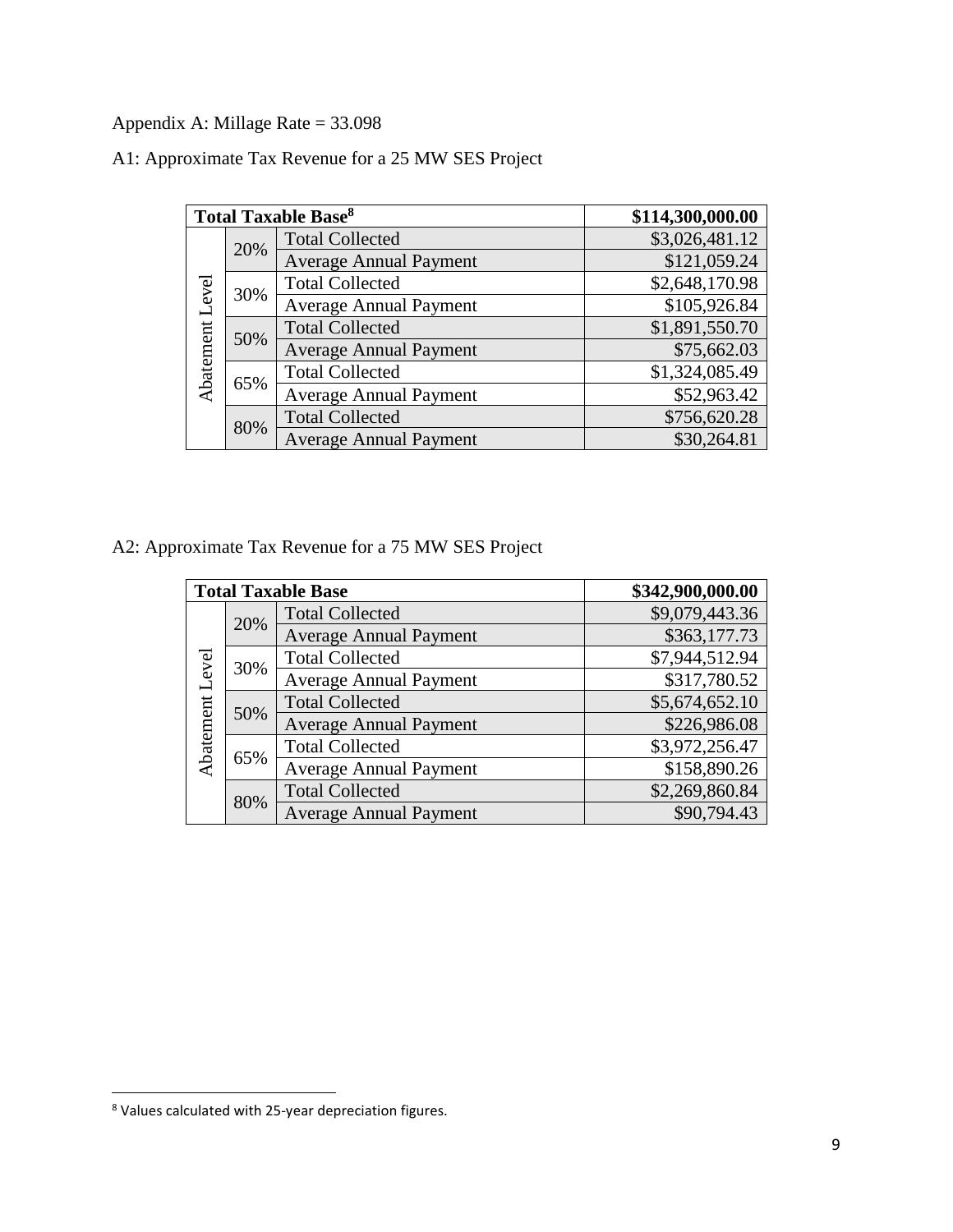|                 |     | <b>Total Taxable Base</b>     | \$685,800,000.00 |
|-----------------|-----|-------------------------------|------------------|
|                 | 20% | <b>Total Collected</b>        | \$18,158,886.72  |
|                 |     | <b>Average Annual Payment</b> | \$726,355.47     |
|                 | 30% | <b>Total Collected</b>        | \$15,889,025.88  |
| Abatement Level |     | <b>Average Annual Payment</b> | \$635,561.04     |
|                 | 50% | <b>Total Collected</b>        | \$11,349,304.20  |
|                 |     | <b>Average Annual Payment</b> | \$453,972.17     |
|                 | 65% | <b>Total Collected</b>        | \$7,944,512.94   |
|                 |     | <b>Average Annual Payment</b> | \$317,780.52     |
|                 | 80% | <b>Total Collected</b>        | \$4,539,721.68   |
|                 |     | <b>Average Annual Payment</b> | \$181,588.87     |

# A3: Approximate Tax Revenue for a 150 MW SES Project

A4: Approximate Tax Revenue for a 250 MW SES Project

|                 |     | <b>Total Taxable Base</b>     | \$1,143,000,000.00 |
|-----------------|-----|-------------------------------|--------------------|
|                 | 20% | <b>Total Collected</b>        | \$30,264,811.20    |
|                 |     | <b>Average Annual Payment</b> | \$1,210,592.45     |
|                 |     | <b>Total Collected</b>        | \$26,481,709.80    |
| Abatement Level | 30% | <b>Average Annual Payment</b> | \$1,059,268.28     |
|                 | 50% | <b>Total Collected</b>        | \$13,240,854.90    |
|                 |     | <b>Average Annual Payment</b> | \$756,620.28       |
|                 |     | <b>Total Collected</b>        | \$13,240,854.90    |
|                 | 65% | <b>Average Annual Payment</b> | \$529,634.20       |
|                 | 80% | <b>Total Collected</b>        | \$7,566,202.80     |
|                 |     | <b>Average Annual Payment</b> | \$302,648.11       |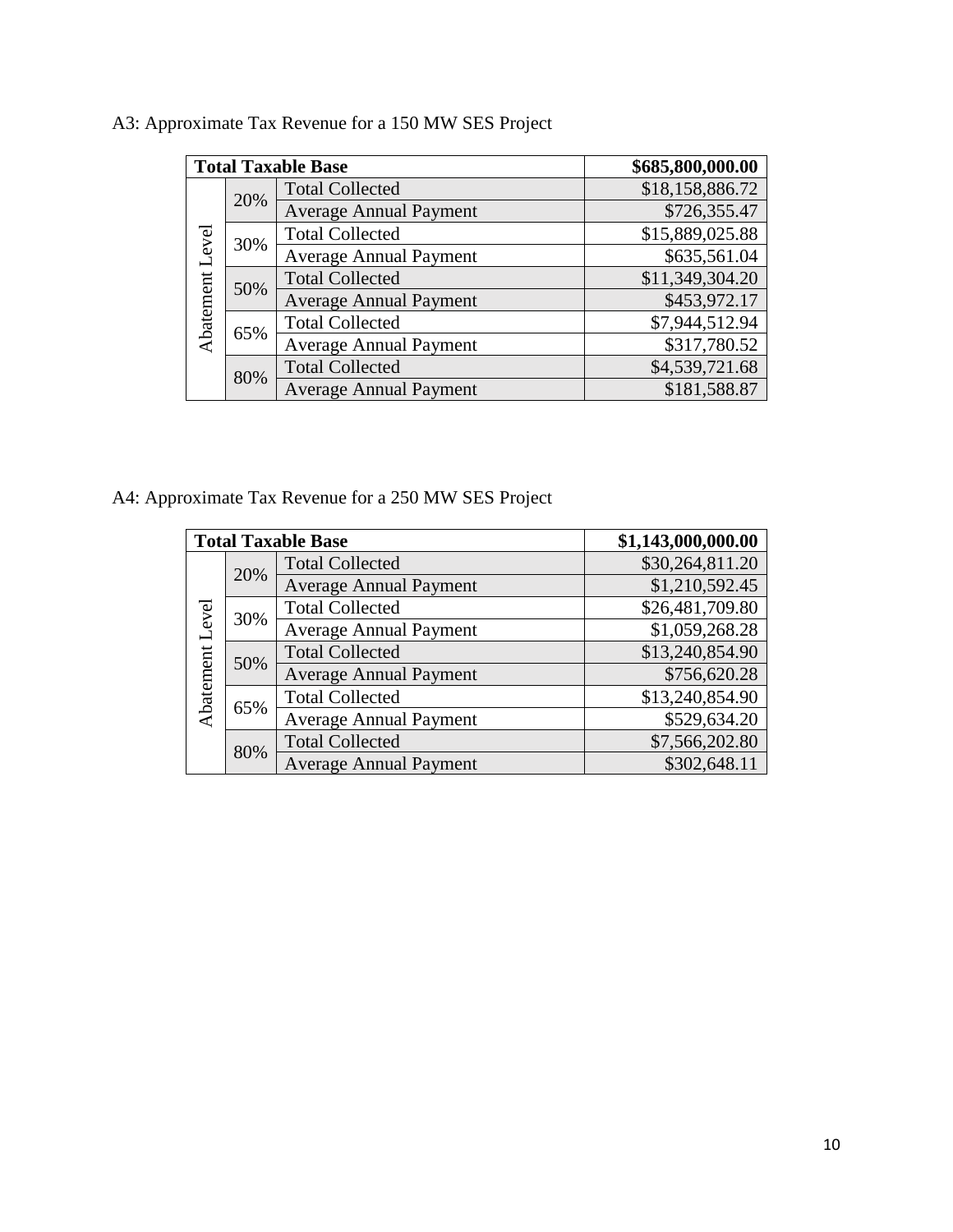Appendix B: Millage Rate = 14.098

These tables provide a direct comparison to the Lee County tax Digest (see Appendix C).

B1: Approximate Tax Revenue for a 25 MW SES Project

|                 |     | <b>Total Taxable Base<sup>9</sup></b> | \$114,300,000.00 |
|-----------------|-----|---------------------------------------|------------------|
|                 | 20% | <b>Total Collected</b>                | \$1,289,121.12   |
|                 |     | <b>Average Annual Payment</b>         | \$51,564.84      |
|                 | 30% | <b>Total Collected</b>                | \$1,127,980.98   |
| Abatement Level |     | <b>Average Annual Payment</b>         | \$45,119.24      |
|                 | 50% | <b>Total Collected</b>                | \$805,700.70     |
|                 |     | <b>Average Annual Payment</b>         | \$32,228.03      |
|                 | 65% | <b>Total Collected</b>                | \$563,990.49     |
|                 |     | <b>Average Annual Payment</b>         | \$22,559.62      |
|                 | 80% | <b>Total Collected</b>                | \$322,280.28     |
|                 |     | <b>Average Annual Payment</b>         | \$12,891.21      |

B2: Approximate Tax Revenue for a 75 MW SES Project

|                 |     | <b>Total Taxable Base</b>     | \$342,900,000.00 |
|-----------------|-----|-------------------------------|------------------|
|                 | 20% | <b>Total Collected</b>        | \$3,867,363.36   |
|                 |     | <b>Average Annual Payment</b> | \$154,694.53     |
|                 | 30% | <b>Total Collected</b>        | \$3,383,942.94   |
| Abatement Level |     | <b>Average Annual Payment</b> | \$135,357.72     |
|                 | 50% | <b>Total Collected</b>        | \$2,417,102.10   |
|                 |     | <b>Average Annual Payment</b> | \$96,684.08      |
|                 |     | <b>Total Collected</b>        | \$1,691,971.47   |
|                 | 65% | <b>Average Annual Payment</b> | \$67,678.86      |
|                 | 80% | <b>Total Collected</b>        | \$966,840.84     |
|                 |     | <b>Average Annual Payment</b> | \$38,673.63      |

<sup>&</sup>lt;sup>9</sup> Values calculated with 25-year depreciation figures.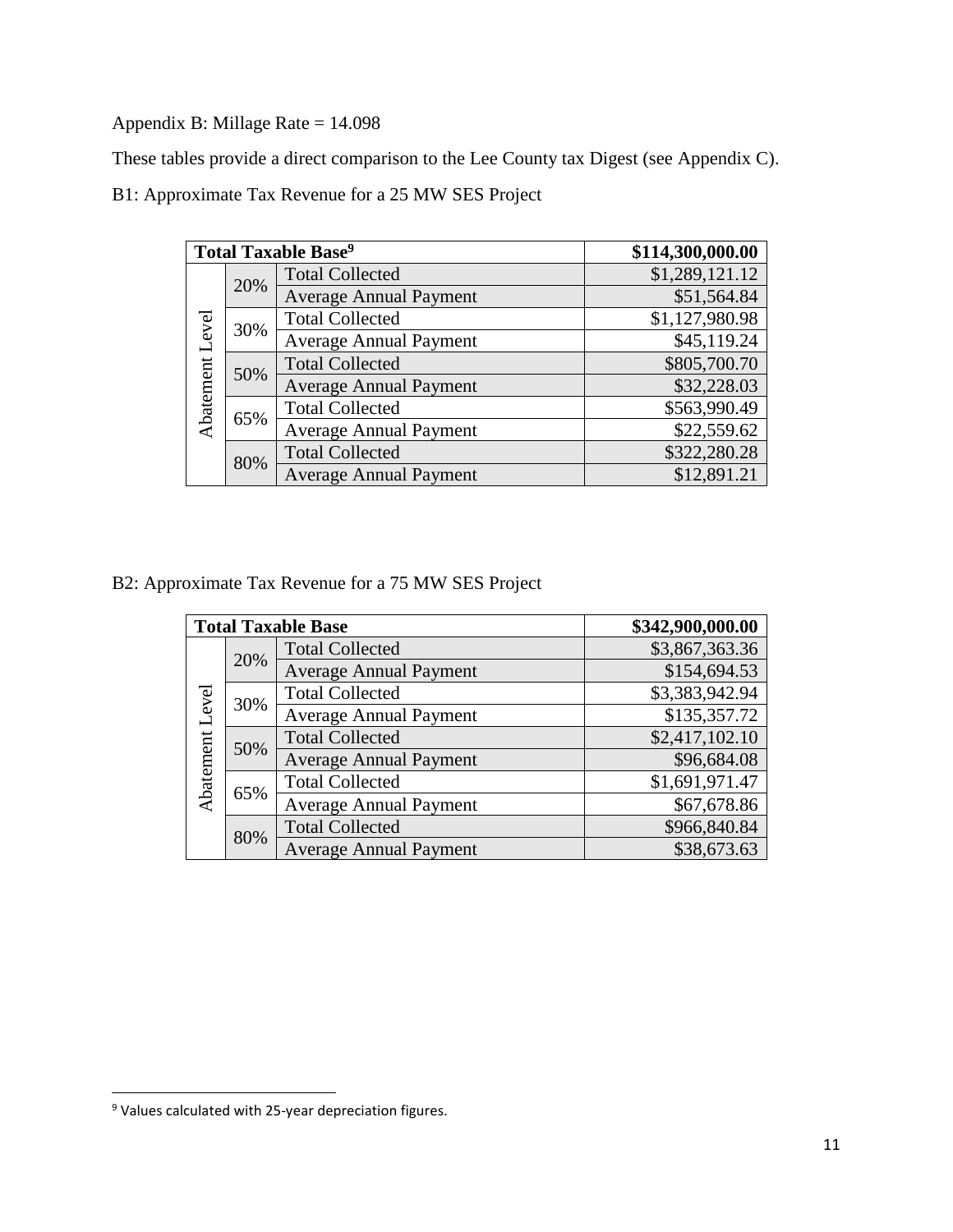|                 |     | <b>Total Taxable Base</b>     | \$685,800,000.00 |
|-----------------|-----|-------------------------------|------------------|
|                 | 20% | <b>Total Collected</b>        | \$7,734,726.72   |
|                 |     | <b>Average Annual Payment</b> | \$309,389.07     |
|                 | 30% | <b>Total Collected</b>        | \$6,767,885.88   |
| Abatement Level |     | <b>Average Annual Payment</b> | \$270,715.44     |
|                 | 50% | <b>Total Collected</b>        | \$4,834,204.20   |
|                 |     | <b>Average Annual Payment</b> | \$193,368.17     |
|                 | 65% | <b>Total Collected</b>        | \$3,383,942.94   |
|                 |     | <b>Average Annual Payment</b> | \$135,357.72     |
|                 | 80% | <b>Total Collected</b>        | \$1,933,681.68   |
|                 |     | <b>Average Annual Payment</b> | \$77,347.27      |

B3: Approximate Tax Revenue for a 150 MW SES Project

B4: Approximate Tax Revenue for a 250 MW SES Project

|                 |     | <b>Total Taxable Base</b>     | \$1,143,000,000.00 |
|-----------------|-----|-------------------------------|--------------------|
|                 | 20% | <b>Total Collected</b>        | \$12,891,211.20    |
|                 |     | <b>Average Annual Payment</b> | \$515,648.45       |
|                 |     | <b>Total Collected</b>        | \$11,279,809.80    |
| Abatement Level | 30% | <b>Average Annual Payment</b> | \$451,192.39       |
|                 | 50% | <b>Total Collected</b>        | \$8,057,007.00     |
|                 |     | <b>Average Annual Payment</b> | \$322,280.28       |
|                 | 65% | <b>Total Collected</b>        | \$5,639,904.90     |
|                 |     | <b>Average Annual Payment</b> | \$225,596.20       |
|                 | 80% | <b>Total Collected</b>        | \$3,222,802.80     |
|                 |     | <b>Average Annual Payment</b> | \$128,912.11       |